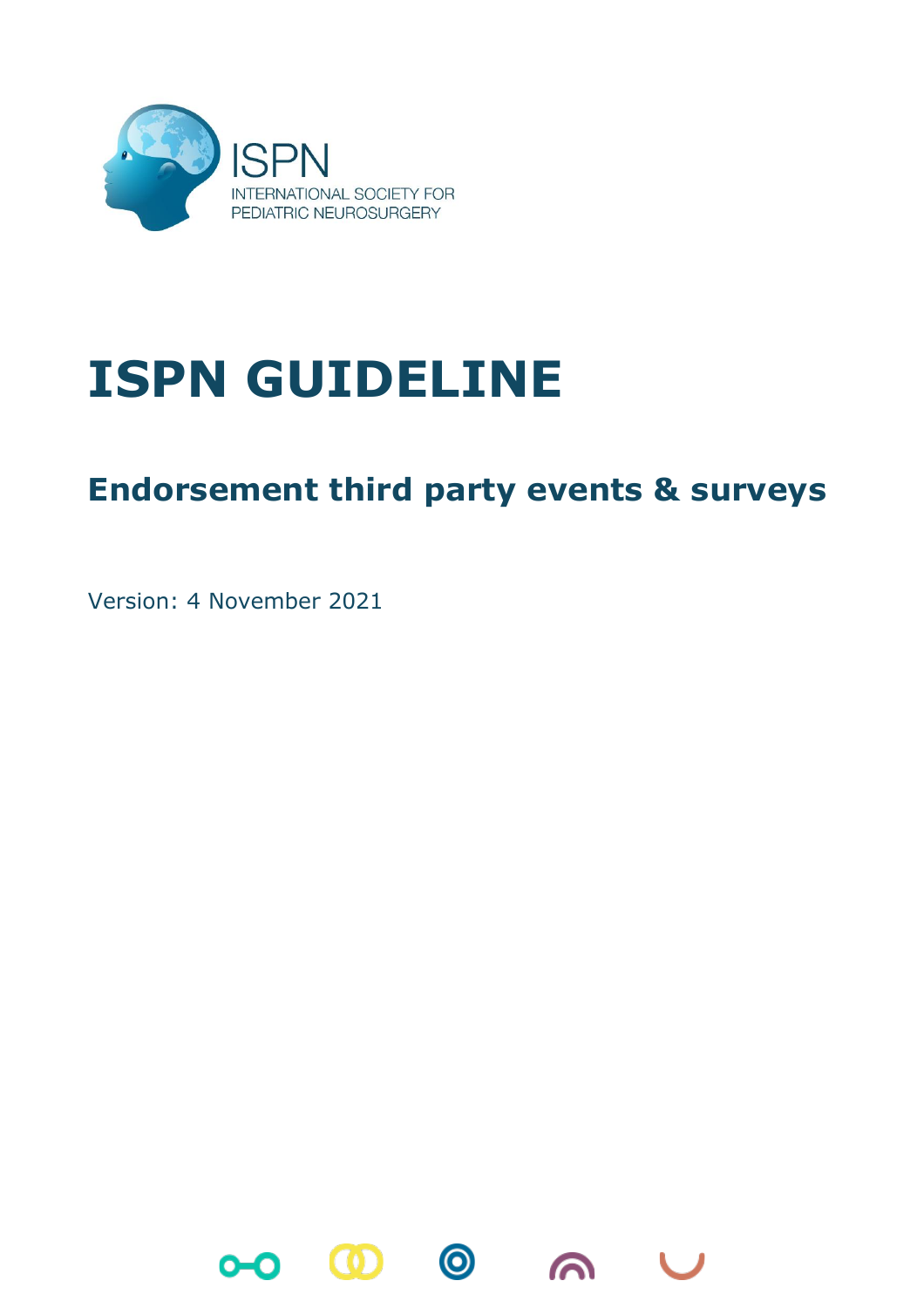

This document describes the process surrounding the endorsement of non-ISPN online & physical events, courses, workshops and conferences.

## **Who can apply for endorsement?**

Any active ISPN member organizing an online or physical course, congress, workshop or relevant event in the field of Pediatric Neurological Surgery can submit their event to be endorsed by ISPN.

The following criteria are applicable for any educational activity to be submitted for endorsement:

- The meeting must not be for self-promotion or profit.
- The meeting must not offer a certificate of competency to those in attendance.
- The meeting must not promote the off-label use of drugs or medical devices and must be free from conflicts of interest with industry.
- At least one active member of the ISPN must serve on the Scientific Program Committee of the planned event.
- At least 25% of the faculty must be ISPN members.
- Hands-on courses will be considered according to the number of participants per station.
- The official language should be English.
- A discount of at least 10% on the standard registration fee should be offered to ISPN Active Members.
- The organizers should agree to display & distribute ISPN promotional materials and logo.
- A one-page report should be submitted after the event to the ISPN Secretary and the ISPN Chairman of Education Committee (possibly specifying also how many ISPN members attended the event and in which country they reside). The report might be included in the ISPN newsletter.
- It is highly recommended that the national and/or regional (pediatric) neurosurgical society auspices have been obtained before requesting the ISPN endorsement.

### **What does the endorsement mean?**

- The endorsed event can use the ISPN logo only on its event-related publications.
- The event will be recognized as an ISPN endorsed event and listed on the ISPN website in the relevant section.
- The event will be included in ISPN Newsletters and can be promoted through ISPN social media channels.
- The event organizer will need to provide a post-congress follow-up report to the ISPN Secretary and Chairman of the Education Committee.
- ISPN will be recognized as endorsing partner of the event by including the ISPN logo on the event website with a link to the ISPN website, as well as promotion of the next ISPN Annual Meeting to the meeting participants.

NOTE: The ISPN logo may **not** be used as part of your certificate of attendance or any other certificate whereby ISPN would be associated to be certifying the competence of participants.

### **How to apply for endorsement**

People can apply by completing the ISPN Endorsement Application form on the ISPN website and submitting this together with their event & (draft) scientific program to the ISPN Office, copy to the ISPN Secretary and copy to the ISPN Chairman of Education Committee.